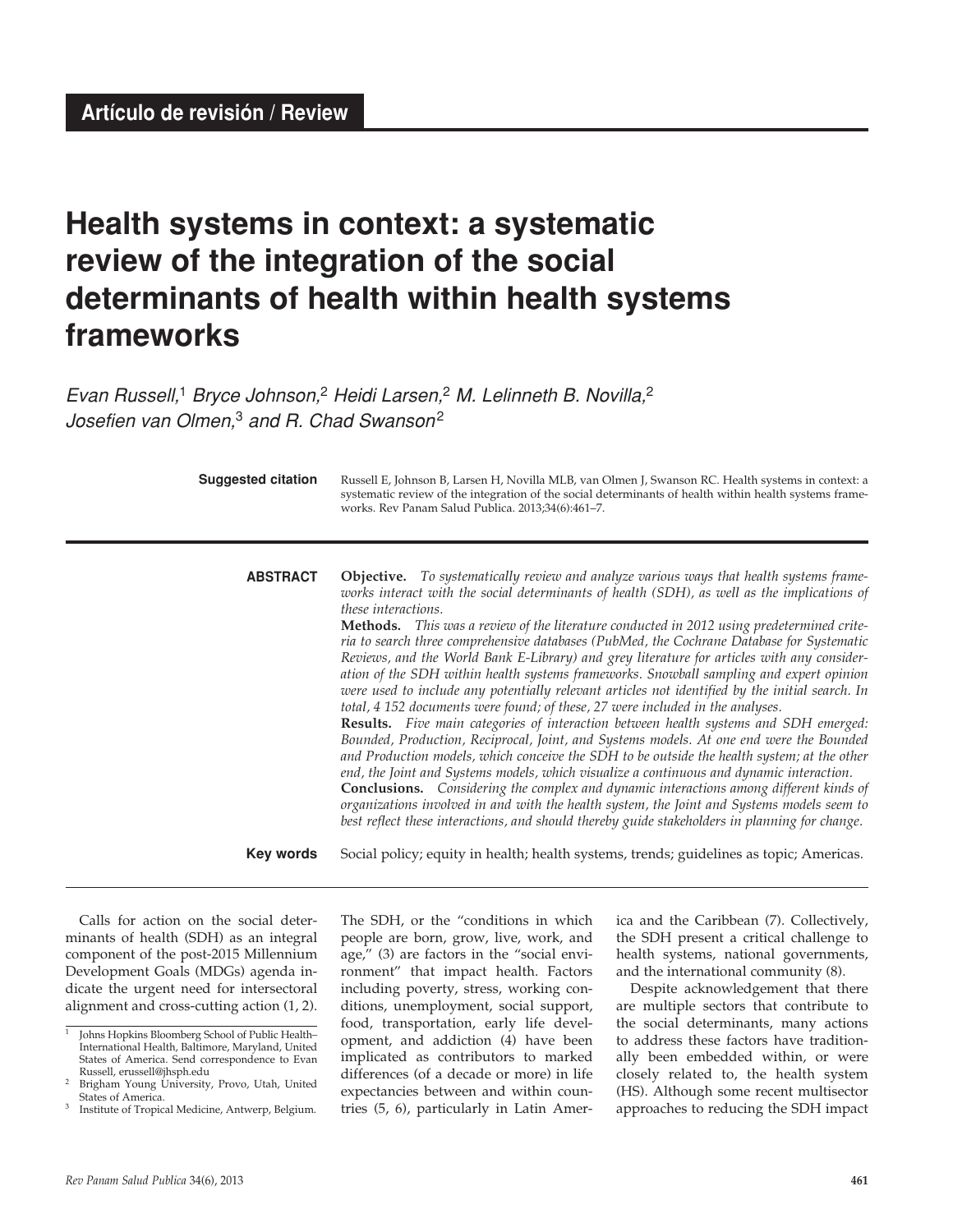have been employed (9), historically the HS has been assigned the resources and mandate to address health and disease in most settings, even when the multisector etiology of health is acknowledged (10). Given this widespread expectation, a clear framework that details the constituents and the interactions among them (11) is critical for understanding, evaluating, and strengthening the HS (12–14). Although there is no consensus as to the definition of an HS, several proposed definitions allude to the protective, restorative, and responsive roles that it plays in relation to health (15–19). While offering a general vision of the HS as a set of components with actions leading toward health, many of the proposed frameworks differ as to structure, composition, and relationships of the various parts.

As the international community broadens its attention from health (care) to the SDH, it will need practical guidance on how it can best use the array of knowledge on both SDH and HS in an integrated way to address the disparities in health within and between societies and countries (10). Sustaining any progress beyond the MDGs will require addressing the "causes of the causes" (10) by strengthening country-level systems. Such a task necessitates an understanding of HS structures, operations, their perceived and explicit boundaries, and their interactions with various determinants at local, national, and even global levels. While analyses of HS frameworks have been carried out from a strengthening (11), historical (20), and an investment (21) perspective, there has been no widely available analysis of HS frameworks in relation to social determinants and vice versa. The boundaries, interactions, and overall relationships between the SDH and HS may shape the structure, financing, activities, and evaluation of the HS. Given the impact of the MDGs on the structure and organization of health around the world (22), understanding the different HS-SDH conceptualizations may lead to better development action in 2015 and beyond.

The present study offers a systematic review of HS frameworks in relation to the SDH. It analyzes: (a) how frameworks consider the relationship between SDH and health; (b) how the HS impacts the SDH; and (c) how SDH, in turn, impact the HS.

# **MATERIALS AND METHODS**

## **Data collection**

The basis for this study's data collection methodology was a systematic review that followed the Cochrane Systematic Review protocol (23) and took place over the course of 2012. The strategy was employed initially to identify English language HS articles from any part of the world that discussed a framework or an equivalent structure, and then to narrow the selection to those especially relevant for the review (23). For the initial, broad selection, any article describing or discussing health frameworks with terms such as, "health system," "framework," "model," "component," "definition," or "indicator" was included. Articles were considered relevant to the review if they discussed a specific HS definition and framework and were published after 1980. A "definition" referred to a broad description of the overall functions and purposes of a HS. A "framework" was considered relevant if it included components, such as organizations, networks, or individuals, and any relationship between or among its components, with the explicit or implied purpose of improving health. As the inclusion or lack thereof of SDH with the HS was a central question in this review, the "social determinants of health" was not included as a search term in order to see how different frameworks considered this relationship, if at all, and to avoid selecting only articles that explicitly acknowledge and discuss this interaction.

Databases searched for this review were selected based on their level of comprehensiveness and coverage of the topic; they included PubMed, the Cochrane Database for Systematic Reviews, and the World Bank E-Library. A number of grey literature sources were also considered. Expert opinion and a snowball sampling technique were then employed to identify other relevant frameworks that may have been omitted from the initial search.

Two independent researchers participated in the article selection process. Articles excluded were those without references, those that did not present a coherent framework, and those that discussed a framework covered in another article. In the first stage of the review,

the titles of articles were screened to eliminate those irrelevant to the main topic. Then, to reduce variability between reviewers, both reviewers together screened 100 articles based on the inclusion criteria to establish procedural coherence. Subsequently, each reviewer scanned at least 20% of the other reviewer's screening decisions. Abstracts were evaluated by the reviewers independently and eliminated if both agreed they were obviously irrelevant. In the case of a disagreement, the full-text was screened, and a third reviewer was consulted when necessary.

## **Data analysis**

In conducting a qualitative analysis, the first author, with the assistance of other co-authors, reviewed the final 27 articles with the following questions in mind: How does the framework consider the relationship between SDH and health? How does it frame the impact that HS components may have on SDH? Does the particular framework consider the impact SDH may have on HS components? If yes, how? The key results of this analysis were included along with a short description of each study.

# **RESULTS**

A total of 4 138 English language records were initially identified, plus an additional 14 were included via snowball sampling and expert opinion. A title or title and abstract screening of the initial 4 152 articles narrowed these down to 35 articles for full text review; finally, 27 articles remained that met the eligibility criteria by including both an HS definition and framework, as well as some mention of the SDH for analysis (7, 9, 12, 13, 16–18, 24–43). These articles were included in the final qualitative analysis (Figure 1).

The degree of integration of SDH within HS frameworks varied from little or no integration, where the SDH and HS are considered completely outside the HS or not addressed at all in the HS framework, to a significant integration of SDH in which interactions were explicitly discussed. Based on the study questions, five categories emerged from the analysis: (a) frameworks that separated the SDH from the HS completely or only included minimal interaction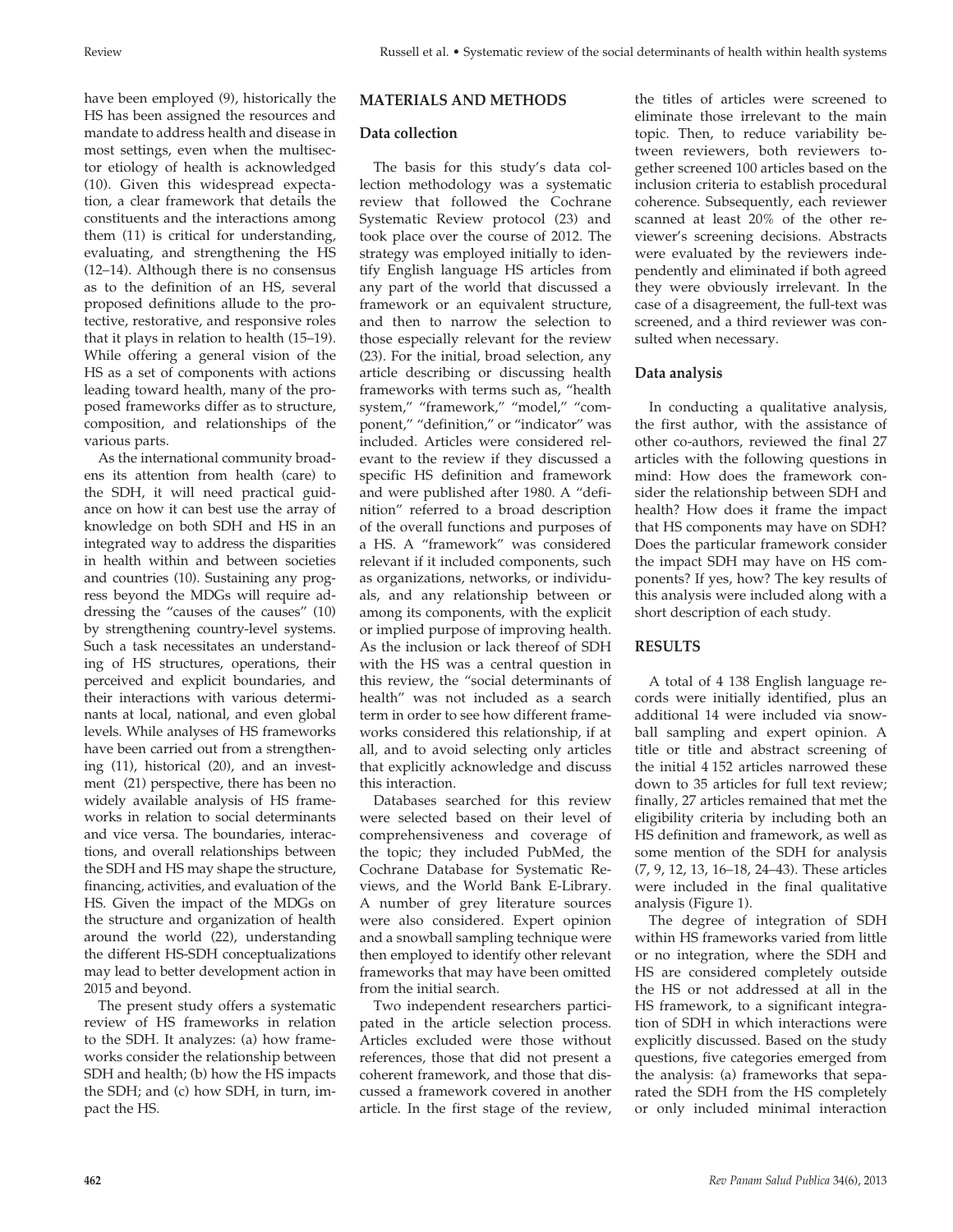#### **FIGURE 1. Inclusion diagram for a systematic review of the integration of the social determinants of health within health systems frameworks, 2012**



were categorized as using a "Bounded" model (four articles); (b) frameworks that focused on the SDH as either an input or output of the HS were categorized as using a "Production" model (seven articles); (c) the "Reciprocal" model maintains the separation described in the Production model, but considered the SDH to be simultaneous inputs and outputs (five articles); (d) articles that characterized the relationship between the SDH and HS as fluid and interactive were classified as using the "Joint" model (five articles); and (e) articles that acknowledged the Joint model, but moved beyond its components to ad-

dress the non-linear dynamics of this SDH-HS relationship were categorized as "Systems" model (six articles). A brief analysis of articles from each category is presented along with their accompanying tables:

## **Bounded model**

Bounded HS frameworks have rigid borders between the internal functions and organization of the HS and the external milieu, such as the SDH (Table 1). These frameworks tended to exclude activities that were considered outside government control (26). The Bounded

**TABLE 1. The Bounded model of integration between the Social Determinants of Health (SDH) and Health Systems (HS) frameworks, 2012**

| Source                               | Review analysis                                                                                                                                                                                                                                                    |
|--------------------------------------|--------------------------------------------------------------------------------------------------------------------------------------------------------------------------------------------------------------------------------------------------------------------|
| Londoño and Frenk, 1997 (25)         | The HS model based on "equity, quality, and efficiency" described in<br>this piece can be adapted to context.                                                                                                                                                      |
| World Health Organization, 2000 (17) | The 2000 World Health Report focused on defining the boundaries<br>and goals of the HS noting the HS is composed of "all actions whose<br>primary intent is to improve health."                                                                                    |
| Murray and Frenk, 2000 (26)          | This article proposed a framework, including boundaries, goals,<br>components, and functions of the HS while noting that, in some<br>cases, for those entities whose "primary intent is to improve or<br>maintain health," this includes actions in other sectors. |
| Kruk and Freedman, 2008 (24)         | This article outlined a framework for HS performance assessment<br>although constrained the extent of this HS reach to include only<br>functions under government control.                                                                                         |

model suggested that more inclusive SDH frameworks may not be practical if the state can only control HS funding and administration (24).

#### **Production model**

Moving beyond the "primary purpose" definition, Production models (Table 2) have a defined relationship with the SDH (34). These frameworks postulate a casual relationship between the SDH and the HS whereby determinants such as the Physical and Social Environment (16) feed into and affect (13) the mix of interventions for health (33, 36, 44). The resulting services can then produce health, yet if they are poorly designed, these services can also impact SDH, e.g., economic vulnerability (32).

#### **Reciprocal model**

Reciprocal models (Table 3) combine these unidirectional Production models and suggest that while the SDH are external to the HS, the HS must strive to improve "broader social, political, and institutional factors" as they act in tandem with environmental factors as HS inputs and outcomes (37–40). Understanding this input-output interaction between the SDH and HS is particularly critical in evaluation, as the HS itself may lead to improvements on some SDH, but may also exacerbate others (7, 37).

#### **Joint model**

Some of the literature presented a more interwoven or joint relationship between HS and SDH (Table 4). Here the HS and population, often separated by arbitrary boundaries, are in balance; they drive the structure and outcomes of each other through their implicit and explicit actions (27, 28, 30). In this model, the relationship between poverty, education, and empowerment and the HS is explicit, with the SDH driving HS outcomes and vice versa (29, 31).

#### **Systems model**

Systems model frameworks (Table 5) suggest that the interactivity of Joint models may be mapped and, once mapped, used to drive action (9, 12). Systems models focus on characterizing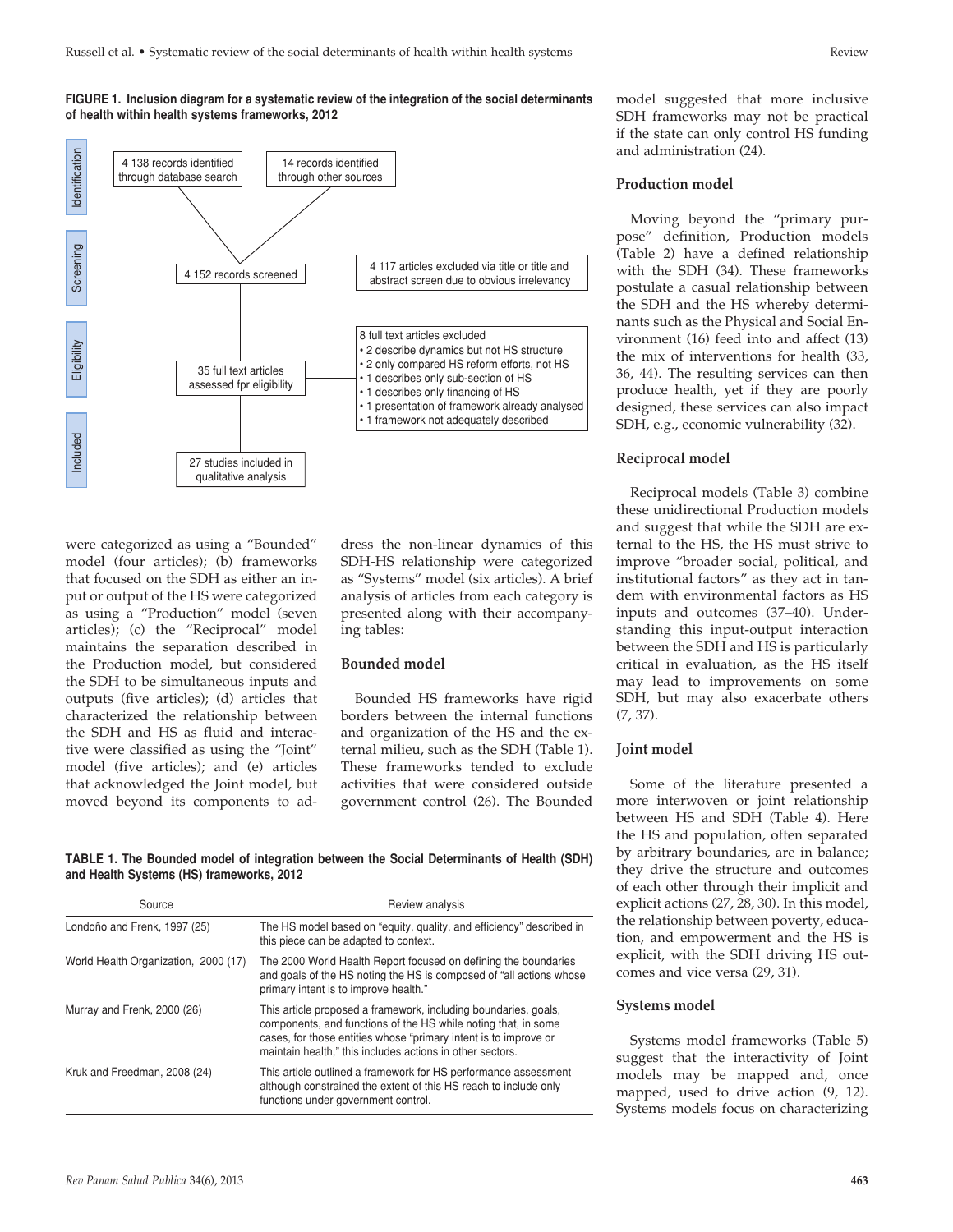#### **TABLE 2. The Production model of integration between the Social Determinants of Health (SDH) and Health Systems (HS) frameworks, 2012**

| Source                      | Review analysis                                                                                                                                                                                                                                         |
|-----------------------------|---------------------------------------------------------------------------------------------------------------------------------------------------------------------------------------------------------------------------------------------------------|
| Roemer, 1989 (16)           | This analysis suggested that population health status is the outcome of Health<br>Services and Biological Status, as determined by the Physical and Social<br>Environment.                                                                              |
| Hsiao, 1992 (32)            | This multi-country analysis of HS designs proposed that financing has particular<br>implications for the HS as it may lead to economic vulnerability and access.                                                                                        |
| Roemer, 1993 (35)           | Examining several different types of designs, this article suggested that any HS<br>reflects history, economic development, and politics.                                                                                                               |
| Unger and Criel, 1995 (36)  | This article presented guiding ideas for HS design noting that community and<br>context are important inputs to the health system particularly at the district level.                                                                                   |
| Melgaard et al., 1998 (33)  | This piece suggested that well planned eradication programs in fragile<br>environments can achieve their goals, but that they should consider the critical<br>impact that the SDH have on the strength of the HS that supports eradication<br>programs. |
| Handler et al., 2001 (13)   | This article focused on defining the United States HS and its components noting<br>that the HS is an "open system" with HS components influenced by the larger<br>context.                                                                              |
| Mills and Ranson, 2006 (34) | This overview covered key international HS types, functions, challenges, and<br>trends noting that the HS, a product of its context, should acknowledge the SDH<br>and distribute health appropriately.                                                 |

**TABLE 3. The Reciprocal model of integration between the Social Determinants of Health (SDH) and Health Systems (HS) frameworks, 2012**

| Source                                        | Review analysis                                                                                                                                                                                                                |
|-----------------------------------------------|--------------------------------------------------------------------------------------------------------------------------------------------------------------------------------------------------------------------------------|
| Welton et al., 1997 (39)                      | In this article, the authors proposed a framework for the integration of<br>public health and health delivery systems where SDH are both inputs<br>and outcomes of community HS actions                                        |
| Roberts et al., 2004 (38)                     | This health reform quide outlined how the HS is defined by its providers,<br>human and financial inputs, and preventive health activities although<br>these are influenced by (and do influence) the SDH.                      |
| Mossialos et al., 2007 (37)                   | The authors proposed that the SDH should be considered in the analysis<br>of country-level policy as they have wide ranging impact on health<br>although this impact may not be included explicitly in the HS framework.       |
| World Health Organization (WHO),<br>2007 (40) | In introducing their "building blocks" approach, WHO suggested that<br>SDH impact the burden of disease and HS response while, at times, are<br>simultaneously important targets for achieving better health.                  |
| Pan American Health Organization,<br>2008(7)  | This PAHO report examined social protection programs in Latin America<br>noting that, along with the SDH, these programs impact the interaction with<br>the HS while the HS and protection schemes can in turn impact the SDH. |

the relationship between system processes and outcomes. Often referring to the HS as a "Complex Adaptive System" (CAS), they aim to capture the potentially unpredictable ways in which self-organized yet interconnected agents may influence each other's context (18, 41, 45, 46). Here, while core HS functions and entities exist, their relationship with the SDH is defined not only by contextual factors like disease burden, resources, and expectations, but also by aspects of this interaction like feedback loops, emergent processes, and influential actors (42, 43).

# **DISCUSSION**

Analysis of these 27 articles found that the relationship between the SDH and the HS could be classified in five categories: Bounded, Production, Reciprocal, Joint, and Systems models. Bounded models rested on clear boundaries between "primary purpose" activities and external factors. Production models retained the boundaries, but placed the HS within a larger process where it is influenced by or could influence the SDH. In Joint models, SDH were considered as dynamic, connected components of the HS. Systems

models shifted the balance even further toward processes by characterizing how the fluidity among and between the environment, actors, and institutions interacted to impact health over time.

How stakeholders—policymakers, public health practitioners, health care professionals, different organizations, and the community—confront the complex, international, and interdisciplinary nature of the SDH depends intimately on how they conceptualize the HS. The five models identified in this review offered several important conclusions about the link between the HS and SDH.

First, many of the articles reviewed here suggested that there is strong evidence for not only the relationship between the HS and the SDH, but also for the central importance of acknowledging the relationship to achieve action (2, 7, 8, 10, 47). Led by the World Health Organization, the World Bank, and other prominent theorists, the conceptualization of this relationship is generally shifting from linear models toward systems and more recently, CAS paradigms. Accordingly, Joint and Systems models, in capturing these interactions, appear more suitable for adoption and widespread use than other models that do not take into account the complex interactions between the HS and SDH. The nearly unanimous call for interdisciplinary training and collaboration to understand and manage these increasingly complex depictions of the HS further reinforces the relevance of frameworks that acknowledge this dynamic interface.

Second, as the implementation of the HS is highly dependent on context (48), all HS frameworks require some form of adaptation before they can be successfully used to guide policy. An HS framework that adequately takes into account the local structure of the SDH may lead to more efficient reform, a better service mix, and ultimately, improved health outcomes. Systems principles and tools, discussed elsewhere (41, 49–52), may be useful in gaining a thorough conceptualization of HS-SDH interactions and for guiding action.

Third, while most articles proposed or alluded to categories of SDH, there was no standardized taxonomy for the SDH across the frameworks. While a mix of selection, adaptation, and creation may be appropriate for all indicators, in practice, this lack of standardization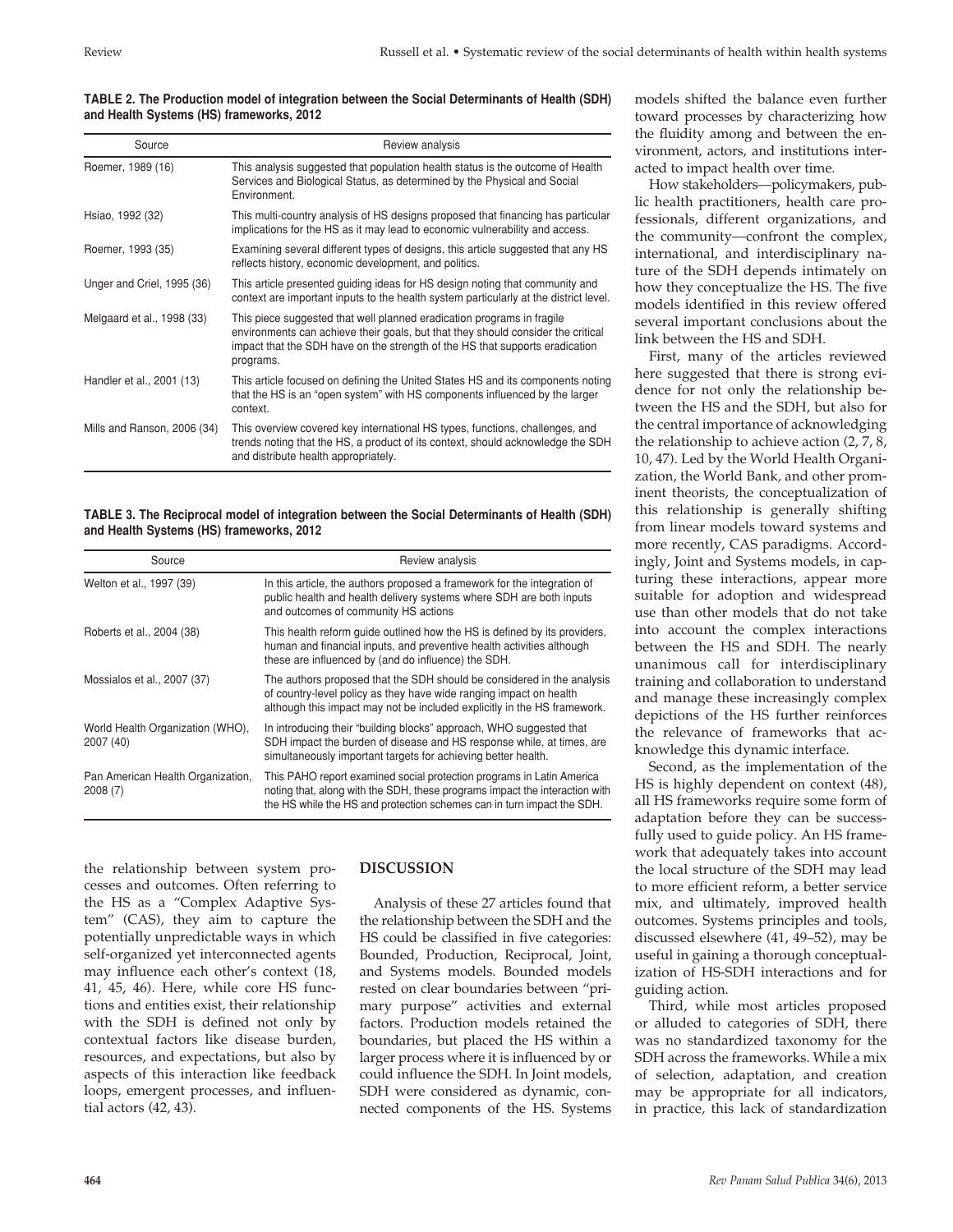#### **TABLE 4. The Joint model of integration between the Social Determinants of Health (SDH) and Health Systems (HS) frameworks, 2012**

| Source                         | Review analysis                                                                                                                                                                                                                                                                       |
|--------------------------------|---------------------------------------------------------------------------------------------------------------------------------------------------------------------------------------------------------------------------------------------------------------------------------------|
| Kleczkowski et. al., 1984 (28) | This WHO published book suggested that HS includes the components that<br>contribute to health in "homes, communities, and workplaces."                                                                                                                                               |
| Smith and Bryant, 1988 (30)    | In this paper analyzing the intersection between primary care and disease<br>specific programs, the HS was considered as encompassing the structures<br>producing health, the context in which health is achieved and evaluated, and<br>the community agents who produce this change. |
| World Bank, 1993 (31)          | The 1993 World Development Report promoted investment in health as an<br>essential priority for development noting education, empowerment, and poverty<br>reduction are prerequisites for and outcomes of better health at the individual<br>and household level.                     |
| Frenk, 1994 (27)               | This article framed the HS as the relationship between providers, the<br>population, state, resource generating organizations, and other health<br>producing sectors arguing for the evolution of the HS and frameworks toward<br>more population "inclusive" models.                 |
| Peters et al., 2009 (29)       | This catalogue of strategies for health systems strengthening suggested that<br>the HS, both at the micro and macro level is affected by the context, a core<br>component of the HS.                                                                                                  |

**TABLE 5. The Systems model of integration between the Social Determinants of Health (SDH) and Health Systems (HS) frameworks, 2012**

| Source                                                      | Review analysis                                                                                                                                                                                              |
|-------------------------------------------------------------|--------------------------------------------------------------------------------------------------------------------------------------------------------------------------------------------------------------|
| World Bank, 2007 (18)                                       | This strategy report proposed that the HS meets all the criteria of a<br>Complex Adaptive System (CAS).                                                                                                      |
| Balabanova et al., 2009 (12)                                | This historical analysis detailed how development, function, and expansion<br>of the HS are dictated by "broader environmental factors" working through<br>non-linear feedback.                              |
| De Savigny and Adam, 2009 (41)                              | Using a CAS lens to model the HS, this systems thinking report noted that<br>context has a strong influence on the HS and vice versa.                                                                        |
| Solar and Irwin, 2010 (9)                                   | This framework from the Commission on the Social Determinants of Health<br>placed the HS as a SDH seeing it as one of many factors both impacting<br>and impacted by other determinants.                     |
| van Olmen et al., 2012 (20);<br>van Olmen et al., 2010 (42) | The framework presented in the 2010 working paper and the revision/<br>upgrade in the 2012 article offered a view of the HS as components work<br>together in a "reciprocal and interconnected" CAS fashion. |

precludes the comparative analyses that often accompany larger scale efforts like the MDGs (48). Even when a set of indicators was proposed, they often reflected Bounded, Production, or Reciprocal models not the more contemporary Joint or Systems models that appear more theoretically relevant. Since indicators and subsequent benchmarks have, both in negative and positive ways, played a critical role in larger development agendas (22), ensuring their accuracy and completeness is a top priority. Accordingly, as geographic areas such as Latin America and the Caribbean move forward to address local and global development priorities, identifying a comprehensive yet shared set of SDH metrics will lead to better guidance and measurement of action.

Together, these points suggest that there is a dynamic, context-dependent relationship between the SDH and HS that is being overlooked or oversimplified by some frameworks. When adapted to their context, Joint and Systems models, are likely to afford a higher degree of clarity with regard to the SDH-HS relationship. Combined with pertinent, shared metrics, these frameworks are better suited to guide effective action on the SDH than other frameworks reviewed here.

### **Study limitations**

This review has several important limitations. First, while articles were included that discuss both the HS and the SDH in some respect, it may have not always been the articles' explicit intent to

consider this relationship. Second, as the relationship between the SDH and the HS across multiple HS frameworks has not been previously explored in the HS literature, the groupings that emerged during analysis were intended to guide discussion, but are themselves somewhat arbitrary. Further analysis may be useful in categorizing these models. Third, as certain models reflect the orientation of a particularly influential HS model, some of the frameworks presented may not truly reflect distinct conceptualizations of the HS as much as revision or reapplication of an existing framework. Finally, while the search criteria was as inclusive as possible and was supplemented by both a snowball sampling technique and expert input, some frameworks may have been unintentionally omitted.

## **Conclusions**

This systematic review found that various HS models—classified here as Bounded, Production, Reciprocal, Joint, and Systems models—have proposed relationships between SDH and the HS. Results from this review suggest that, when preceded by a careful assessment of the interaction between the SDH and the HS, Joint and Systems models may be more useful than other frameworks in developing a better understanding of the complex interactions between them. With a clear, appropriate framework and pertinent indicators, policymakers, public health practitioners, health care professionals, different organizations, and the community will be better equipped to understand the complex challenges presented by the SDH and guide action that results in better health.

**Acknowledgments.** This study was supported by the Johns Hopkins Bloomberg School of Public Health (Baltimore, Maryland, United States), Brigham Young University (Provo, Utah, United States), and the Institute of Tropical Medicine (Antwerp, Belgium), although none of the funding sources influenced the topic or content of the review in any way. The authors wish to thank Alicia Pantoja for providing editorial assistance with this manuscript. We also thank two anonymous reviewers.

**Conflicts of interest.** None.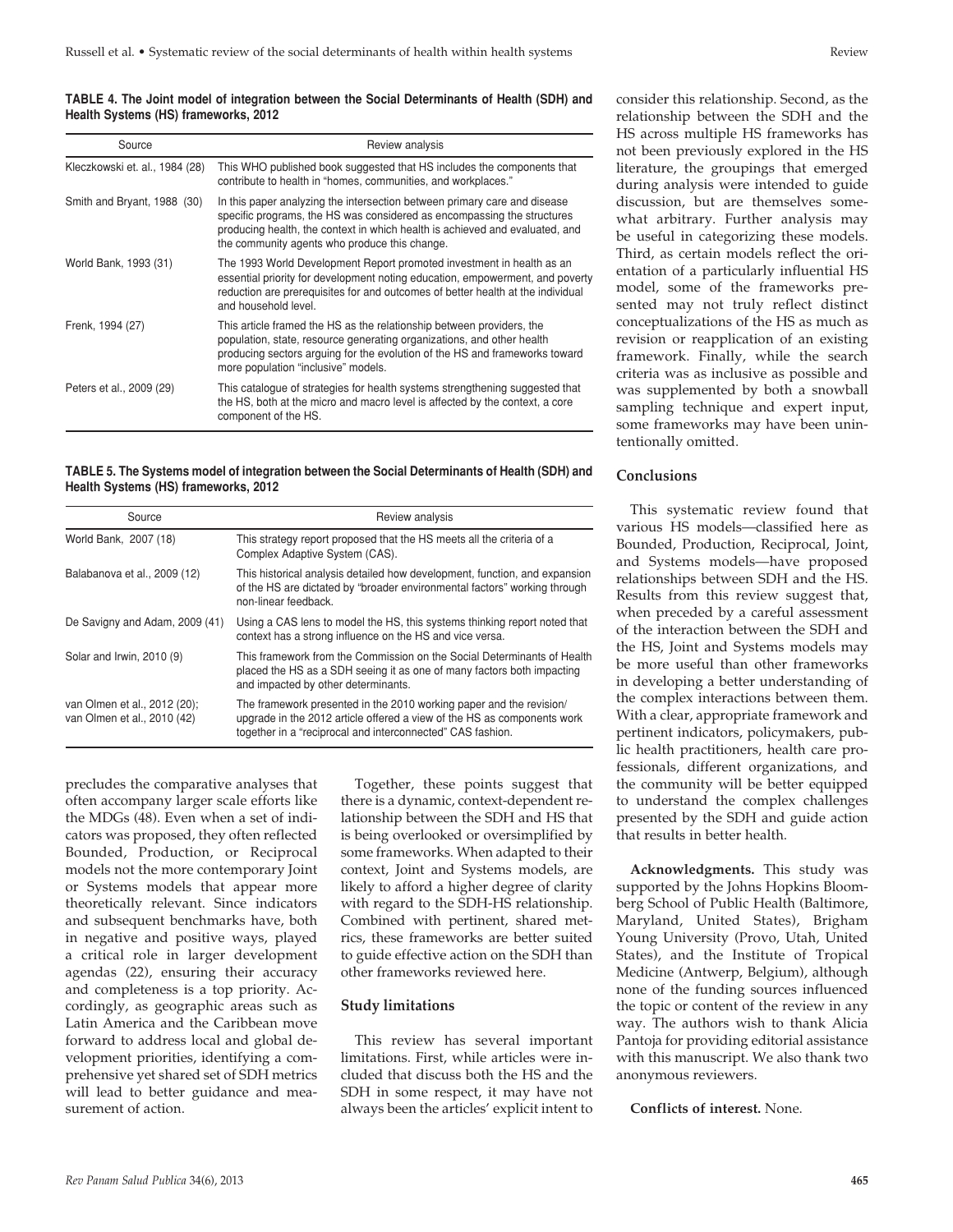## **REFERENCES**

- 1. Lancet. A manifesto for the world we want. Lancet. 2012;380 (9857):1881.
- 2. Commission on Social Determinants of Health. Closing the gap in a generation: health equity through action on the social determinants of health. Geneva: World Health Organization; 2008.
- 3. Marmot M. Global action on social determinants of health. Bull World Health Organ. 2011;89(10):702.
- 4. Wilkinson R, Marmot M. The solid facts. Copenhagen: World Health Organization; 2003.
- 5. Marmot M. Social determinants of health inequalities. Lancet. 2005;365(9464):1099–104.
- 6. United Nations International Children's Emergency Fund. State of the world's children, 2012: child in an urban world. Geneva: UNICEF; 2012.
- 7. Pan American Health Organization. Social protection in health schemes for mother and child population: lessons learned from the Latin. Washington, DC: PAHO; 2008.
- 8. Baum FE, Begin M, Houweling TAJ, Taylor S. Changes not for the fainthearted: reorienting health care systems toward health equity through action on the social determinants of health. Am J Public Health. 2009;99(11):1967.
- 9. Solar O, Irwin A. A conceptual framework for action on the social determinants of health. Geneva: WHO; 2010.
- 10. Marmot M, Friel S, Bell R, Houweling TA, Taylor S. Closing the gap in a generation: health equity through action on the social determinants of health. Lancet. 2008;372(9650): 1661–9.
- 11. Shakarishvili G, Atun R, Berman P, Hsiao W, Burgess C, Lansang MA. Converging health systems frameworks: towards a concepts-toactions roadmap for health systems strengthening in low and middle income countries. Glob Health Gov. 2010;3(2):1–17.
- 12. Balabanova D, McKee M, Mills A. Good health at low cost' 25 years on. What makes a successful health system? London: London School of Hygiene & Tropical Medicine; 2011.
- 13. Handler A, Issel M, Turnock B. A conceptual framework to measure performance of the public health system. Am J Public Health. 2001;91(8):1235.
- 14. Swanson RC, Bongiovanni A, Bradley E, Murugan V, Sundewall J, Betigeri A, et al. Toward a consensus on guiding principles for health systems strengthening. PLoS Med. 2010;7(12):e1000385.
- 15. Marchal B, Van Dormael M, Pirard M, Cavalli A, Kegels G, Polman K. Neglected tropical disease (NTD) control in health systems: The interface between programmes and general health services. Acta Trop. 2011;120:S177–85.
- 16. Roemer MI. National health systems as market interventions. J Public Health Policy. 1989; 10(1):62–77.
- 17. World Health Organization. The world health report 2000: health systems: improving performance. Geneva: WHO; 2000.
- 18. World Bank. Healthy development: the World Bank strategy for health, nutrition, and population results. Washington, DC: World Bank; 2007.
- 19. Von Bertalanffy L. General system theory: Foundations, development, applications: George Braziller New York; 1968.
- 20. van Olmen J, Marchal B, Damme W, Kegels G, Hill P. Health systems frameworks in their political context: framing divergent agendas. BMC Public Health. 2012;12 (1):774.
- 21. Shakarishvili G, Lansang MA, Mitta V, Bornemisza O, Blakley M, Kley N, et al. Health systems strengthening: a common classification and framework for investment analysis. Health Policy Plan. 2010;26(4):316–26.
- 22. Waage J, Banerji R, Campbell O, Chirwa E, Collender G, Dieltiens V, et al. The Millennium Development Goals: a cross-sectoral analysis and principles for goal setting after 2015. Lancet. 2010;376(9745):991–1023.
- 23. Atun R, De Jongh T, Secci F, Ohiri K, Adeyi O. A systematic review of the evidence on integration of targeted health interventions into health systems. Health Policy Plan. 2010;25(1):  $1 - 14$ .
- 24. Kruk ME, Freedman LP. Assessing health system performance in developing countries: A review of the literature. Health Policy. 2008; 85(3):263–76.
- 25. Londono JL, Frenk J. Structured pluralism: towards an innovative model for health system reform in Latin America. Health Policy. 1997;41(1):1–36.
- 26. Murray CJ, Frenk J. A framework for assessing the performance of health systems. Bull World Health Organ. 2000;78(6):717–31.
- 27. Frenk J. Dimensions of health system reform. Health Policy. 1994;27(1):19–34.
- 28. Kleczkowski BM, Roemer MI, Van Der Werff A. National health systems and their reorientation towards health for all. Geneva: World Health Organization; 1984.
- 29. Peters DH, El-Saharty S, Siadat B, Janovsky K, Vujicic M. Improving health service delivery in developing countries: from evidence to action. Washington, DC: the International Bank for Reconstruction and Development, the World Bank; 2009.
- 30. Smith DL, Bryant JH. Building the infrastructure for primary health care: an overview of vertical and integrated approaches. Soc Sci Med. 1988;26(9):909-17.
- 31. World Bank. World development report, 1993: investing in health. New York: Oxford University Press; 1993.
- 32. Hsiao WC. Comparing health care systems: what nations can learn from one another. J Health Polit Policy Law. 1992;17(4):613.
- 33. Melgaard B, Creese A, Aylward B, Olive J, Maher C, Okwo-Bele J, et al. Disease eradication and health systems development. Bull World Health Organ. 1998;76(suppl 2):26.
- 34. Mills A. The design of health systems. In: Merson MH, Black RE, Mills A, eds. International public health: diseases, programs, systems, and policies. Sudbury, Massachusetts (United States): Jones & Bartlett Learning; 2006.
- 35. Roemer MI. National health systems throughout the world. Annu Rev Public Health. 1993; 14(1):335–53.
- 36. Unger JP, Criel B. Principles of health infrastructure planning in less developed countries. Int J Health Plann Manage. 1995;10(2): 113–28.
- 37. Mossialos E, Allin S, Figueras J. Health systems in transition: template for analysis. Copenhagen: WHO Regional Office for Europe,

on behalf of the European Observatory on Health Systems and Policies; 2007.

- 38. Roberts MJ. Getting health reform right: a guide to improving performance and equity. New York: Oxford University Press; 2004.
- 39. Welton WE, Kantner TA, Katz SM. Developing tomorrow's integrated community health systems: a leadership challenge for public health and primary care. Milbank Q. 1997; 75(2):261–88.
- 40. World Health Organization. Everybody's business: strengthening health systems to improve health outcomes. Geneva: WHO; 2007.
- 41. De Savigny D, Adam T. Systems thinking for health systems strengthening. Geneva: World Health Organization; 2009.
- 42. van Olmen J, Criel B, Bhojani U, Marchal B, Belle S, Chenge M, et al. The Health System Dynamics Framework: the introduction of an analytical model for health system analysis and its application to two case-studies. Health Culture Society. 2012;2(1):1–21.
- 43. van Olmen J, Criel B, Van Damme W, Marchal B, Van Belle S, Van Dormael M, et al. Analysing health systems to make them stronger. In: Van Lergerghe W, Kegels G, De Brouwere V, eds. Studies in Health Services Organisation & Policy. Antwerpen: ITG Press; 2010.
- 44. Roemer MI. National health systems throughout the world: lessons for health system reform in the United States. Am Behav Sci. 1993;36(6):694–708.
- 45. Holden LM. Complex adaptive systems: concept analysis. J Adv Nurs. 2005;52(6):651–7.
- 46. Plsek P. Redesigning health care with insights from the science of complex adaptive systems. In: National Research Council, ed. Crossing the quality chasm: a new health system for the 21st century. Washington, DC: The National Academes Press; 2000.
- 47. Rasanathan K, Krech R. Action on social determinants of health is essential to tackle noncommunicable diseases. Bull World Health Organ. 2011;89(10):775–6.
- 48. Travis P, Bennett S, Haines A, Pang T, Bhutta Z, Hyder AA, et al. Overcoming health-systems constraints to achieve the Millennium Development Goals. Lancet. 2004;364(9437):900–6.
- 49. Paina L, Peters DH. Understanding pathways for scaling up health services through the lens of complex adaptive systems. Health Policy Plan. 2011;26:1–9.
- 50. Willis CD, Mitton C, Gordon J, Best A. System tools for system change. BMJ Qual Saf. 2012; 21(3):250–62.
- 51. Swanson RC, Cattaneo A, Bradley E, Chunharas S, Atun R, Abbas KM, et al. Rethinking health systems strengthening: key systems thinking tools and strategies for transformational change. Health Policy Plan 2012;27(suppl 4):54–61.
- 52. Williams B, Hummelbrunner R. Systems concepts in action: a practitioner's toolkit. Stanford: Stanford Business Books; 2010.

Manuscript received on 1 April 2013. Revised version accepted for publication on 24 September 2013.